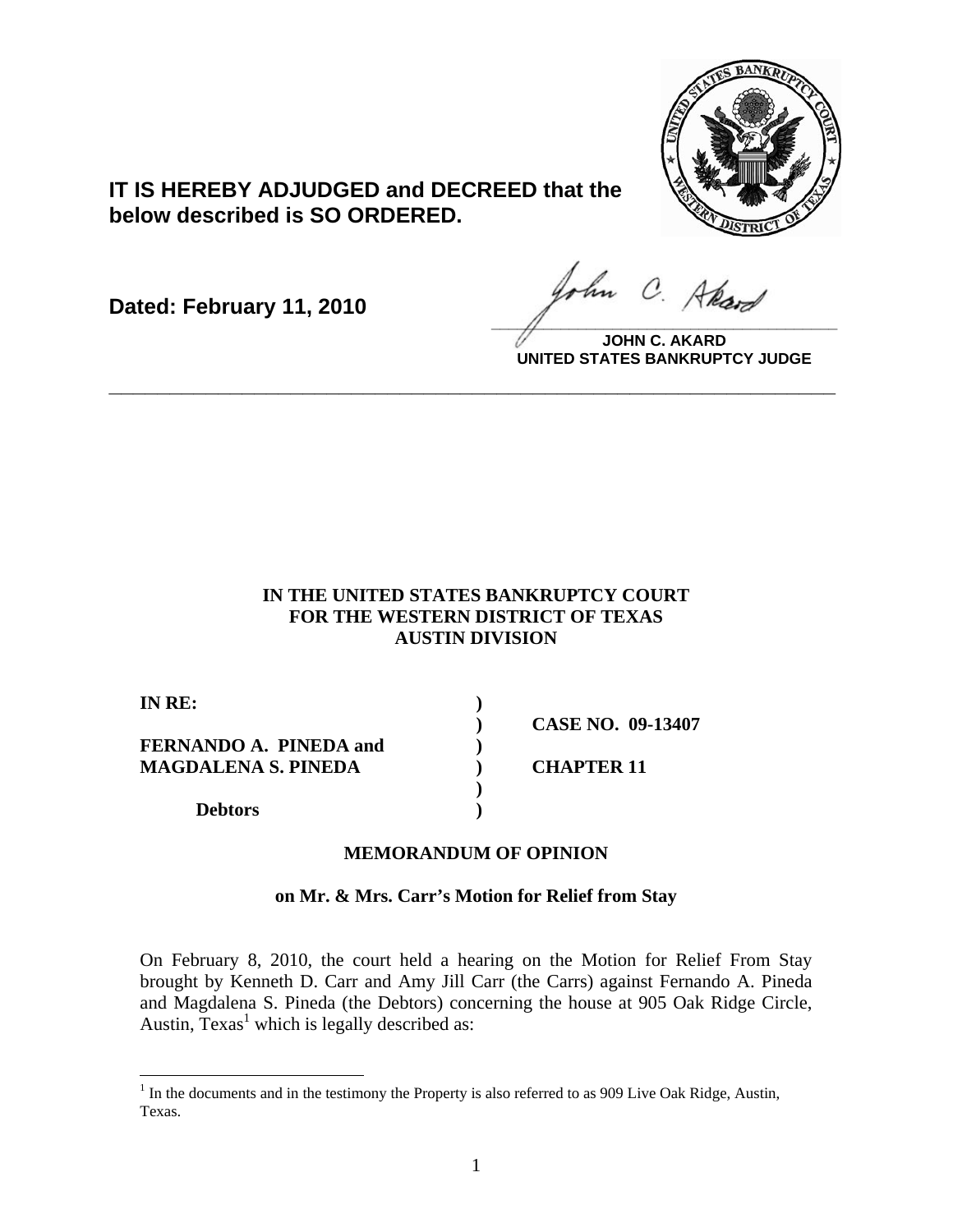Lot 16 MAYO ADDITION, a subdivision in Travis County, Texas according to the map or plat thereof recorded in Volume 70, Page 95 of the Plat Records of Travis County, Texas. (the Property)

At the conclusion of the hearing, the court granted the motion. This memorandum will amplify the reasons for the decision given on the record.

#### **FACTS**

The Debtors purchased the Property from the Carrs in January 2007 for \$ 1 million. The Debtors paid \$160,000 as a down payment and executed a note dated January 31, 2007 to the Carrs for \$840,000 (Carrs' Exhibit 1). The note was secured by a Deed of Trust on the Property (Carrs' Exhibit 2). The note bears interest at 6% per annum. It provided for 23 monthly payments of \$5,036.22 each beginning 31 days after the date of the note, with the balance of the note becoming due on the "first day of the twenty-fourth month" after the Loan Date" (which the parties agreed was January 31, 2009). The debtors made some monthly payments, but did not make all of the required monthly payments.

The note provides for an extraordinary payment by January 1, 2008 if the Debtors sold a house at 3935 Linden, Long Beach, California by that date. The Debtors did not sell the house by that date and the extraordinary payment was not made.

The parties entered into an Agreement to Extend Payment of Real Estate Lien Note signed March 5, 2009, but effective as of February 1, 2009 (attached to Carrs' Exhibit 1). The agreement recited that the Debtors did not pay the principal balance and accrued interest on January 31, 2009 and that they were in arrears on the monthly payments on the note in the amount of \$26,078.13. It further recited that by adding the arrearage to the principal balance of the note, that as of March 1, 2009, the principal balance of the note was \$848,554.80. The agreement extended the maturity date of the note to July 31, 2009 and the Debtors agreed to resume monthly payments on the note at the original amount beginning with the month of February 2009. The Debtors made some of the monthly payments, but the evidence indicates that they did not make all of them.

The due date of the note was informally extended to December 31, 2009. Apparently the Debtors did not make any payments on the note after July 31, 2009.

 On December 1, 2009, the Debtors filed this case for a reorganization under Chapter 11 of the Bankruptcy Code. In the schedules, the Debtors listed the house in Long Beach, California at \$900,000 subject to a lien of \$826,312.85 and the Property at a value of \$1,015,450 subject to liens of \$934,494.36. They valued their personal property at \$87,332.84. The Property is claimed as their exempt homestead and most of the personal property is claimed as exempt.

The schedules reflect a debt of \$40,000 to the Travis County Tax collector for taxes on the Property. The lien to the Carrs is listed at \$894,491.36. The Debtors state that they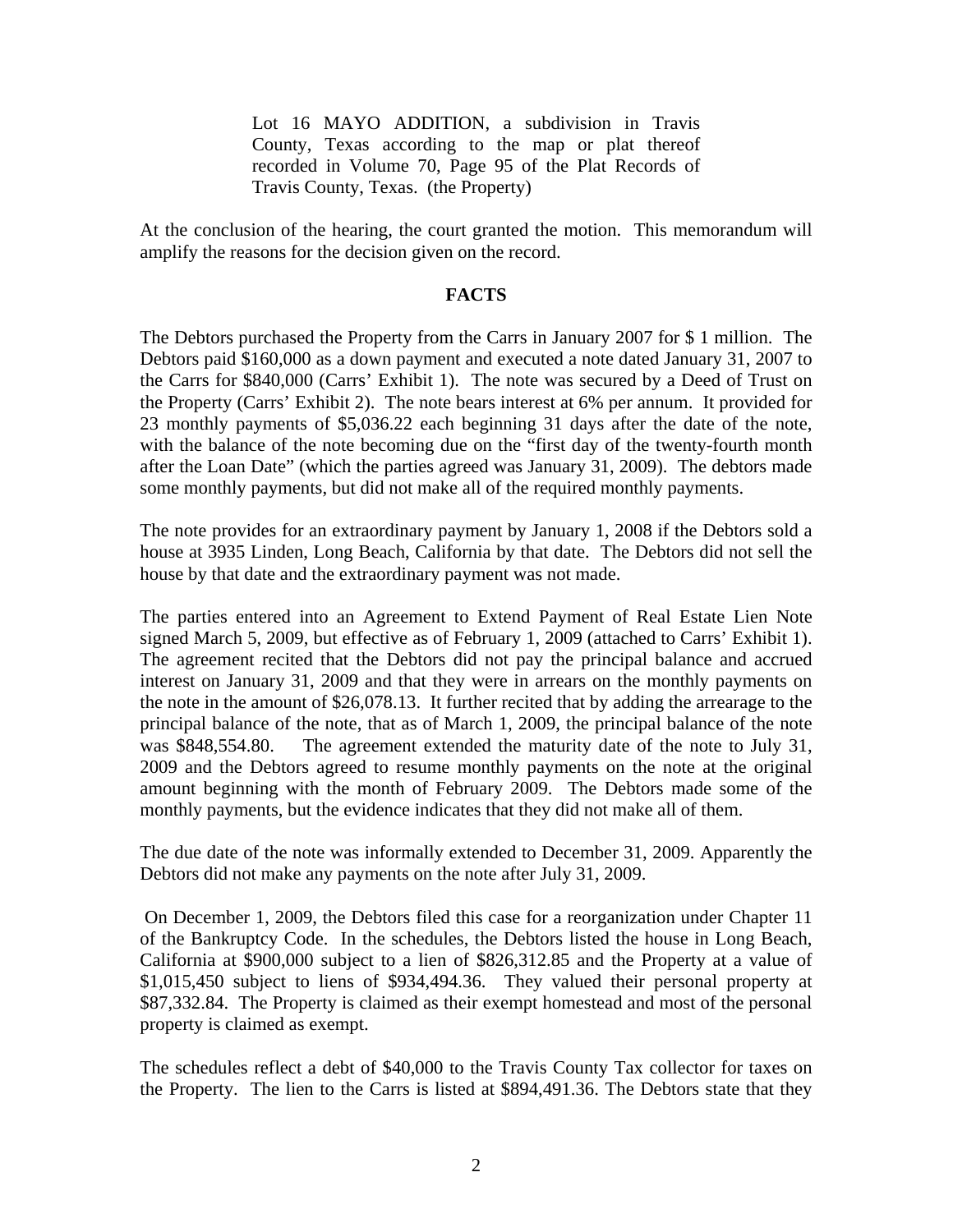owe \$19,255.01 in taxes to the Internal Revenue Service, which debt is entitled to priority under the Bankruptcy Code and an additional \$2,068.00 to the Internal Revenue Service which is not entitled to priority.

The schedules reflect unsecured debts of \$1,110,100.21 consisting principally of large credit card debts, loans from individuals, and a \$124,000 judgment held by the MGM Grand Hotel. One of their children has serious medical problems and a number of medical providers are listed as creditors, but the total medical debt is not large when compared to the credit card debt.

The Debtors' statement of income and expenses shows that their monthly income is \$17,836.00 and their monthly expenses are \$17,988.22 for a net loss of \$150.22 per month. These statements include a \$5,036.22 payment on the Property and payment of the liens on the California house, but do not include any payments to other creditors. The testimony revealed that the California house is rented for less than the monthly mortgage payments on the house.

Testimony at the hearing revealed that as of July 21, 2009 the debt to the Carrs totaled \$838,799.07 and accrued interest to February 2, 2010 was \$79,902 making a total due as of February 2, 2010 of \$918,701.07 upon which sum interest is accruing at the default rate of 18% per annum. As of the hearing date, the unpaid taxes on the Property totaled \$42,631.93 upon which interest and penalties are accruing at the statutory rates.

Mr. Pineda and Mr. Carr were the only persons to testify at the hearing. Mr. Carr has been a licensed Real Estate Broker for a number of years, concentrating in commercial real estate. The Carrs now live in Fredericksburg, Texas. He stated that he was not familiar enough with the residential real estate market in Austin, Texas to give an estimate of the value of the Property. He offered unconverted testimony that, because trees had been cut on the Property, the market value had been reduced. He estimated that because of trash left from the tree removal and because the Property had not otherwise been maintained, it would take \$15,000 to \$20,000 to clean up and repair the property in preparation for a sale.

Mr. Carr also testified that if the property were sold for \$ 1million, a 6% real estate commission would be standard and other sales expenses would be approximately 1% of the sale price, resulting in a 7% sales cost; namely \$70,000.

Mr. Pineda testified that he thought the property was worth approximately \$ 1 Million. The Debtors' Exhibit 1 is a statement from the Travis County Appraisal District which states that the property has an assessed value of \$926,046 and a total value of \$1,015,450.

Mr. Pineda is a commission salesman. His testimony indicates that at the time the Property was purchased, he was engaged principally in the sale of greeting cards to retailers. He testified that his major supplier cut him off, thus preventing him from making sales. He stated he is making efforts to get another supplier. The Debtors own 80% of In Motion Design, LLC. (Motion Design) The income reflected in their schedules is from that source, where he is an officer and she is a sales associate. Mr.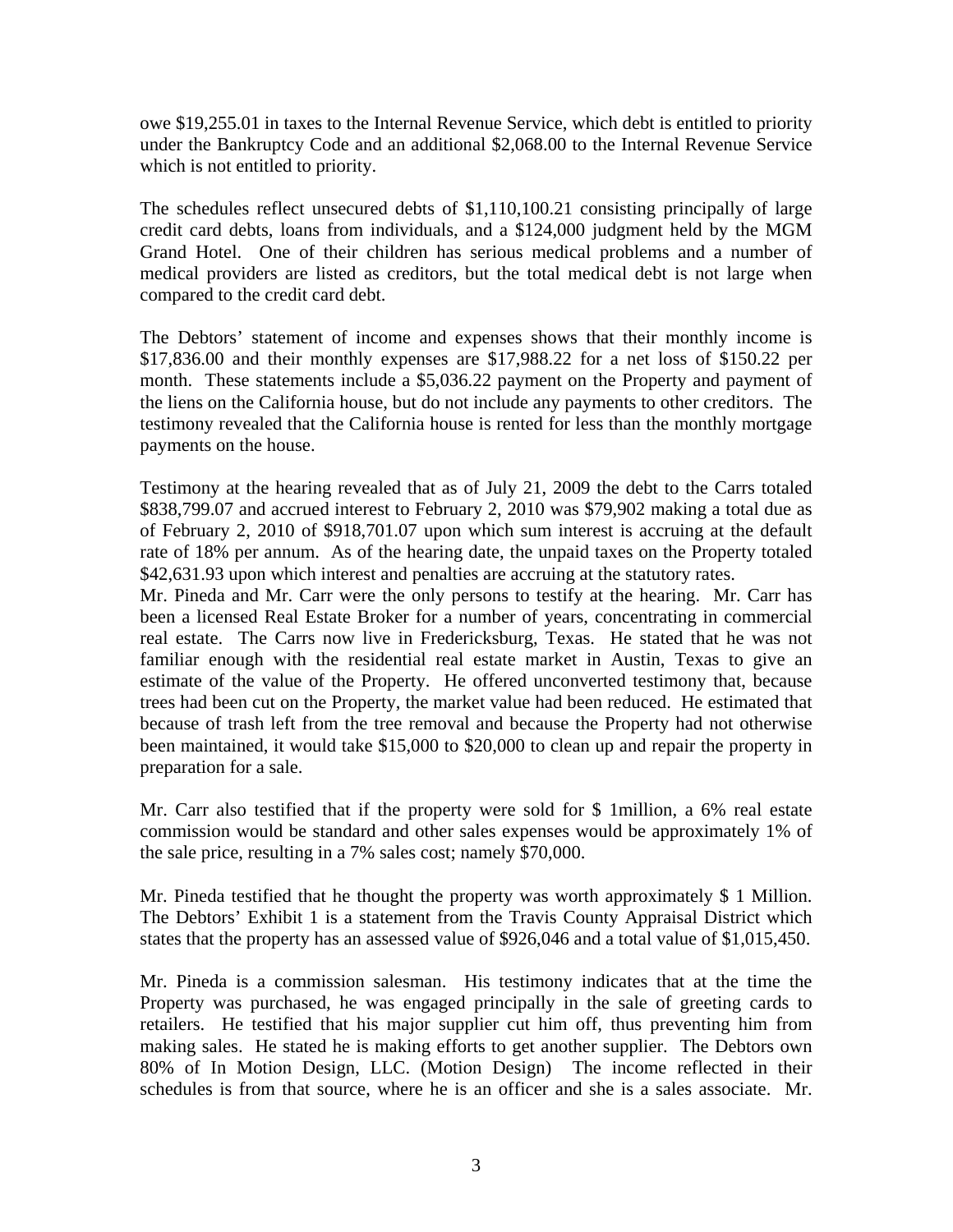Pineda stated that Motion Design was developing a line of novelty items to be sold to 7- Eleven stores. Debtors' Exhibit 4 consists of three redacted pages of a print out of account activity at Chase Bank. Mr. Pineda testified that those pages relate to Motion Design. The only items shown were a December 8, 2009 deposit from 7-Eleven, Inc. for \$39,540, a January 7, 2010 deposit from 7-Eleven, Inc. for \$6,960 and a deposit on February 2, 2010 for \$7,000 which Mr. Pineda testified was from 7-Eleven. Mr. Pineda is quite optimistic that 7-Eleven will purchase a great many more items from Motion Design and that, as a result, the Debtors will be able to make a payment of \$5,036.22 to the Carrs "in March."

Another concern of the Carrs was that the Property was not insured. Debtors' Exhibit 3 is a computer printed document entitled "Evidence of Insurance," which states that the Property is insured by a homeowner's policy for \$750,000. The policy was issued January 31, 2010 and is for one year. Mr. Pineda stated that he was paying approximately \$300 per month for the policy.

Mr. Carr testified that Mr. Pineda told him at the time of sale in 2007 that the Debtors would either refinance the Property or sell it by the due date of the note, then by the due date of the written extension, and then by the due date of the oral extension. The Debtors did not list the property for sale. Mr. Pineda said he did not want a "for sale" sign on his home. He stated that he had tried to refinance the property but gave no specifics.

### **Discussion**

A review of the schedules in this case indicates that the motivation for filing this case was solely to retain the Property. The Debtors' statements of income and expenses show income which they hope to receive. The testimony indicates that they have not received income in that amount since they purchased the Property in 2007. But, even assuming they receive the large income shown in the income statement, they still do not meet the payment on the Property and their other expenses by \$150.22 per month. Thus, while going into further debt each month, they would have nothing to pay on their federal tax obligations or on their more than \$ 1 million of unsecured debt.

In substance, the Debtors cannot afford the Property. Their list of creditors reflects a lavish lifestyle. It is time for the Debtors to face up to the fact that they must find less expensive housing and reduce their lifestyle. As with all good salesmen, Mr. Pineda is very optimistic. Indeed, the court hopes that his projections of income come true, but for several years the Debtors have not had that income and they must use their future income to pay for their past lavish lifestyle.

Chapter 11 of the Bankruptcy Code is available to persons with large amounts of debt to reorganize their lives and to pay their creditors. The very essence of reorganization is to reduce the living expenses and to carve out a substantial monthly payment for the old debts. The Debtors in this case must do so.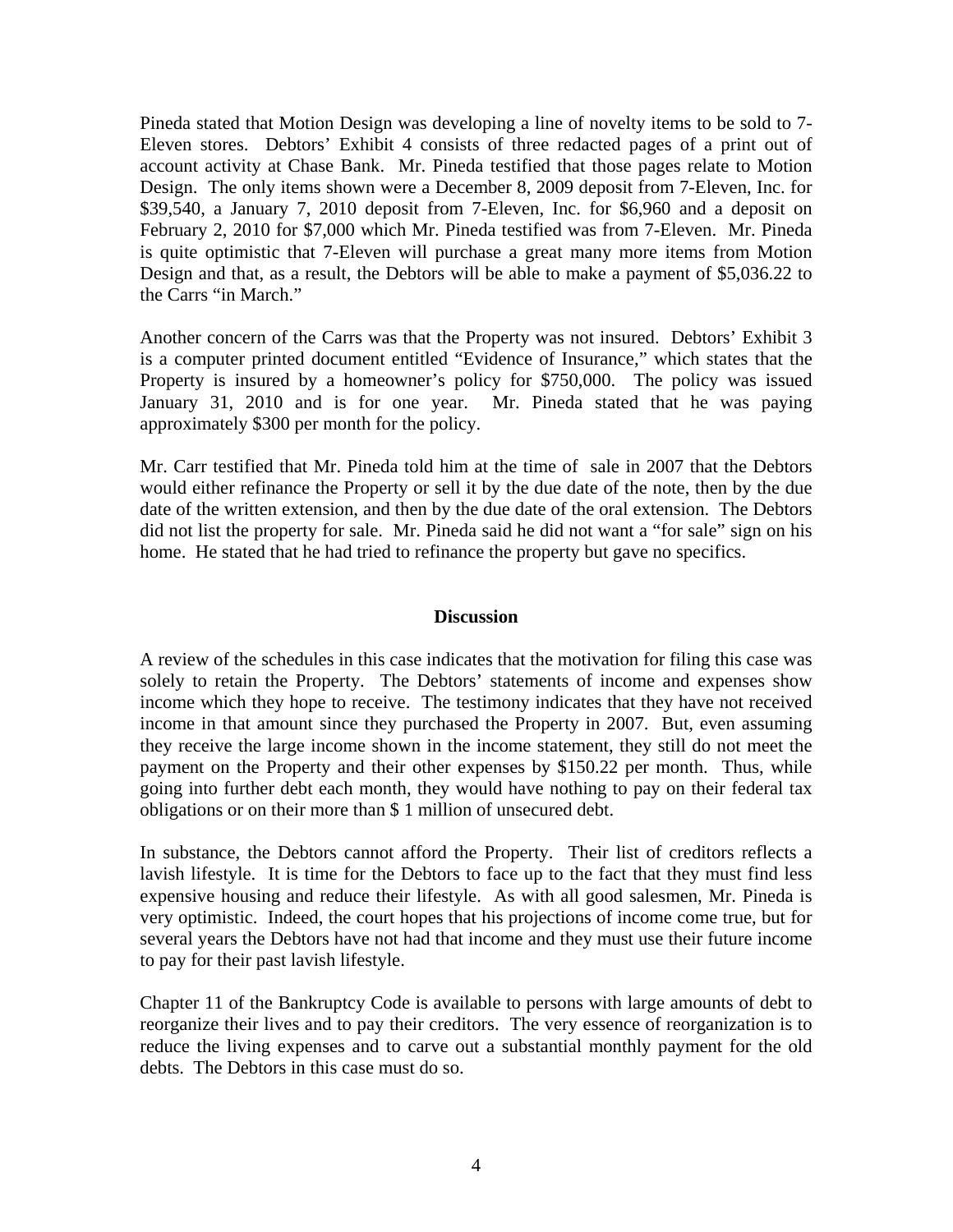**Statute:** The Carrs' motion is brought under § 362 of the Bankruptcy Code (11 U.S.C. § 362). That section provides what is referred to as the Automatic Stay, which stops actions by creditors against property of a debtor. Creditors (the Carrs in this case) can ask to be relieved from that stay in order to proceed with their state law remedies against property of the debtor. In deciding this matter, the court must be guided by  $\S$  362(d) which reads:

(d) On request of a party in interest and after notice and a hearing, the court **shall** grant relief from the stay provided in subsection (a) of this section, such as by terminating, annulling, modifying, or conditioning such stay ---

 (1) for cause, including lack of adequate protection of an interest in property of such party in interest:

 (2) with respect to a stay of an act against property under subsection (a) of this section, if  $-$ 

(A) the debtor does not have an equity in such property; and

(B)such property is not necessary to an effective reorganization.

(emphasis added)

With respect to  $\S 362(d)(1)$ , the court finds that cause exists for the following reasons:

- The note payable to the Carrs has fully matured and they are entitled to foreclose on the Property under state law. The fact that the Carrs granted the Debtors two extensions to try to sell or refinance the Property does not destroy the fact that the full amount of the note is overdue and the Debtors are unable to pay it; nor did the extensions destroy the Carrs' rights to foreclose on the Property under state law.
- Mr. Pineda asserted that he could "adequately protect" the Carrs by making a payment to them of \$5,036.22 "in March." He did not specify a date in March, so the payment he proposed could be made from 21 to 52 days after the hearing. That argument must fail because:
	- o The note is fully due. The only way the Carrs can be adequately protected is for the note to be paid in full.
	- o In effect, the Debtors are seeking to refinance the note so that they can pay it over a long number of years, but the Carrs are entitled to insist on the original terms.
	- o Based on the testimony and evidence, the offer of the \$5,036.22 in March is hollow and cannot be relied upon. The Debtors have made numerous promises to pay that amount every month, but they have not done so. In this case, promises are no longer a substitute for payments.
	- o The income which the Debtors hope to receive is speculative, at best. The payments from 7-Eleven shown on the Debtors' Exhibit 4 are to Motion Design, a corporation; not to the Debtors. There is no information on the costs of the items sold or the costs of doing business for that corporation, so there is no way to predict how much, if any, of those amounts would be payable to the Debtors.
	- o Even if the amounts on Debtors' Exhibit 4 are payable to them, the amounts are not sufficient. There is no evidence that the Debtors paid anything to the Carrs in December 2009, in spite of the recitation on